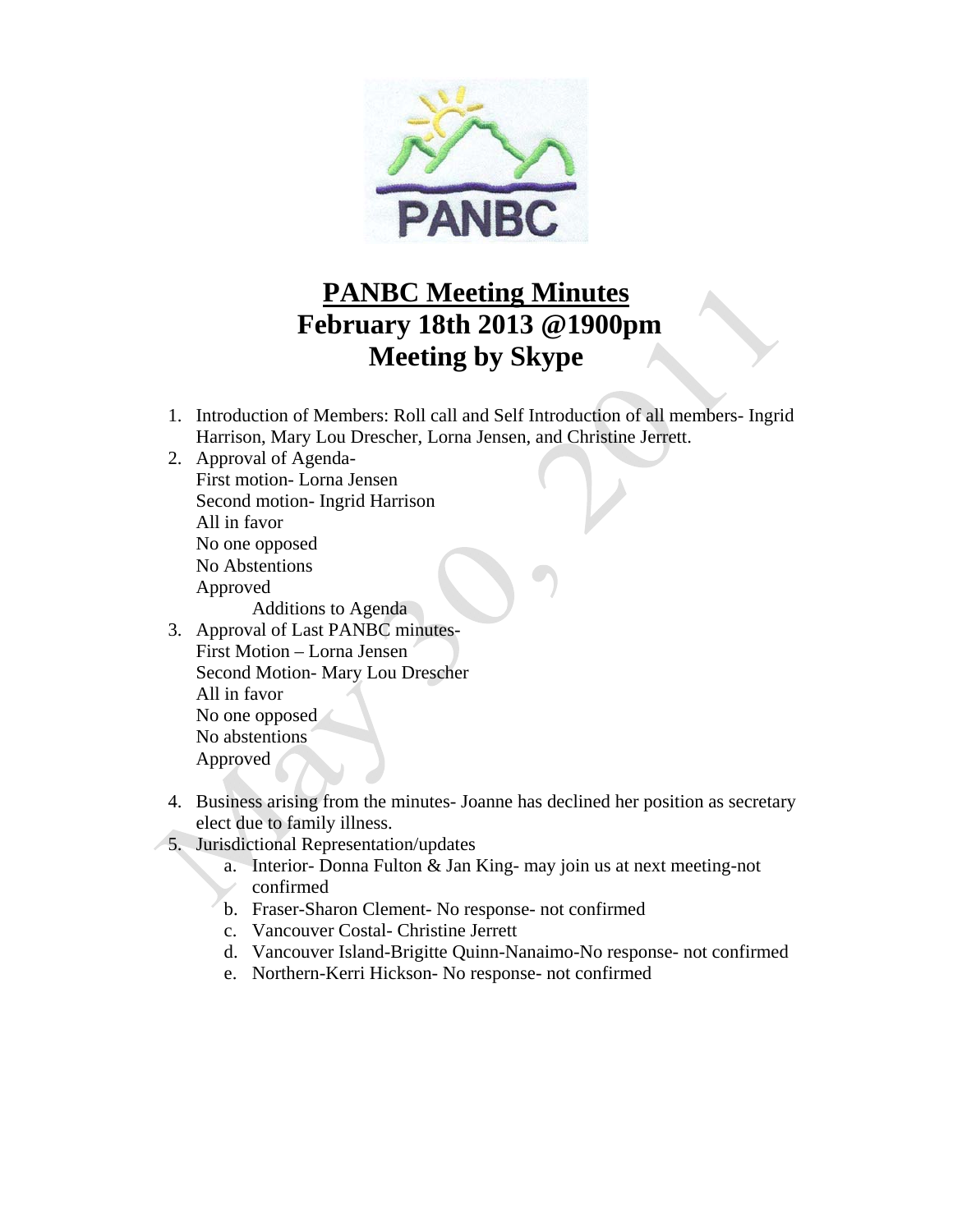|                        | 6. Financial update for 2013: Marylou-<br><b>PANBC Annual Financial Report December 31, 2012</b>                                                                                                                                                                                                                                                                   |           |
|------------------------|--------------------------------------------------------------------------------------------------------------------------------------------------------------------------------------------------------------------------------------------------------------------------------------------------------------------------------------------------------------------|-----------|
| <b>Credits</b>         |                                                                                                                                                                                                                                                                                                                                                                    |           |
| $\bullet$              | <b>Bank Balance December 30,2011 CONFIDENTIAL CONTRACT BANK BALACCE DECISION</b>                                                                                                                                                                                                                                                                                   | 7,352.80  |
| $\bullet$              |                                                                                                                                                                                                                                                                                                                                                                    | 1250.00   |
|                        | Pfizer, Codman for 2011, Southmedic, IVY medical for 2012                                                                                                                                                                                                                                                                                                          |           |
| $\bullet$              |                                                                                                                                                                                                                                                                                                                                                                    |           |
|                        |                                                                                                                                                                                                                                                                                                                                                                    |           |
|                        | 58 Memberships + 38 Conference                                                                                                                                                                                                                                                                                                                                     |           |
| ٠                      |                                                                                                                                                                                                                                                                                                                                                                    |           |
|                        | 63 Memberships $+63$ Conference                                                                                                                                                                                                                                                                                                                                    |           |
| $\bullet$              | Donations from Anesthesia(Langley, RCH and PAH)-----------------------------------                                                                                                                                                                                                                                                                                 | 740.00    |
|                        | <b>Total Credits</b>                                                                                                                                                                                                                                                                                                                                               | 18,240.95 |
|                        |                                                                                                                                                                                                                                                                                                                                                                    |           |
| <b>Expenses</b>        |                                                                                                                                                                                                                                                                                                                                                                    |           |
| $\bullet$              |                                                                                                                                                                                                                                                                                                                                                                    |           |
| $\bullet$<br>$\bullet$ |                                                                                                                                                                                                                                                                                                                                                                    |           |
| $\bullet$              |                                                                                                                                                                                                                                                                                                                                                                    |           |
|                        |                                                                                                                                                                                                                                                                                                                                                                    |           |
| $\bullet$              |                                                                                                                                                                                                                                                                                                                                                                    |           |
| $\bullet$              |                                                                                                                                                                                                                                                                                                                                                                    |           |
|                        |                                                                                                                                                                                                                                                                                                                                                                    |           |
|                        | 25.00                                                                                                                                                                                                                                                                                                                                                              |           |
| $\bullet$              | Urban Messenger Bags with PANBC logo x 100(Conference give away)----------------1125.00                                                                                                                                                                                                                                                                            |           |
| $\bullet$              |                                                                                                                                                                                                                                                                                                                                                                    |           |
| $\bullet$              |                                                                                                                                                                                                                                                                                                                                                                    |           |
| $\bullet$              |                                                                                                                                                                                                                                                                                                                                                                    |           |
| $\bullet$              |                                                                                                                                                                                                                                                                                                                                                                    |           |
|                        |                                                                                                                                                                                                                                                                                                                                                                    |           |
|                        |                                                                                                                                                                                                                                                                                                                                                                    |           |
|                        | <b>Total expenses</b><br>11,409.40                                                                                                                                                                                                                                                                                                                                 |           |
|                        |                                                                                                                                                                                                                                                                                                                                                                    |           |
|                        |                                                                                                                                                                                                                                                                                                                                                                    |           |
|                        | 6,831.55                                                                                                                                                                                                                                                                                                                                                           |           |
|                        | a. NAPANc asking for donations for standards-Motion to donate \$100 to<br>NAPAN standards for 2014.<br><b>First Motion-Ingrid Harrison</b><br>Second motion- Christine Jerrett<br>All in favor<br>No one opposed<br>No abstentions<br>Approved<br>7. Membership update for 2013: Marylou<br>As of 2013, 94 members<br>8. Membership drive/with possible newsletter |           |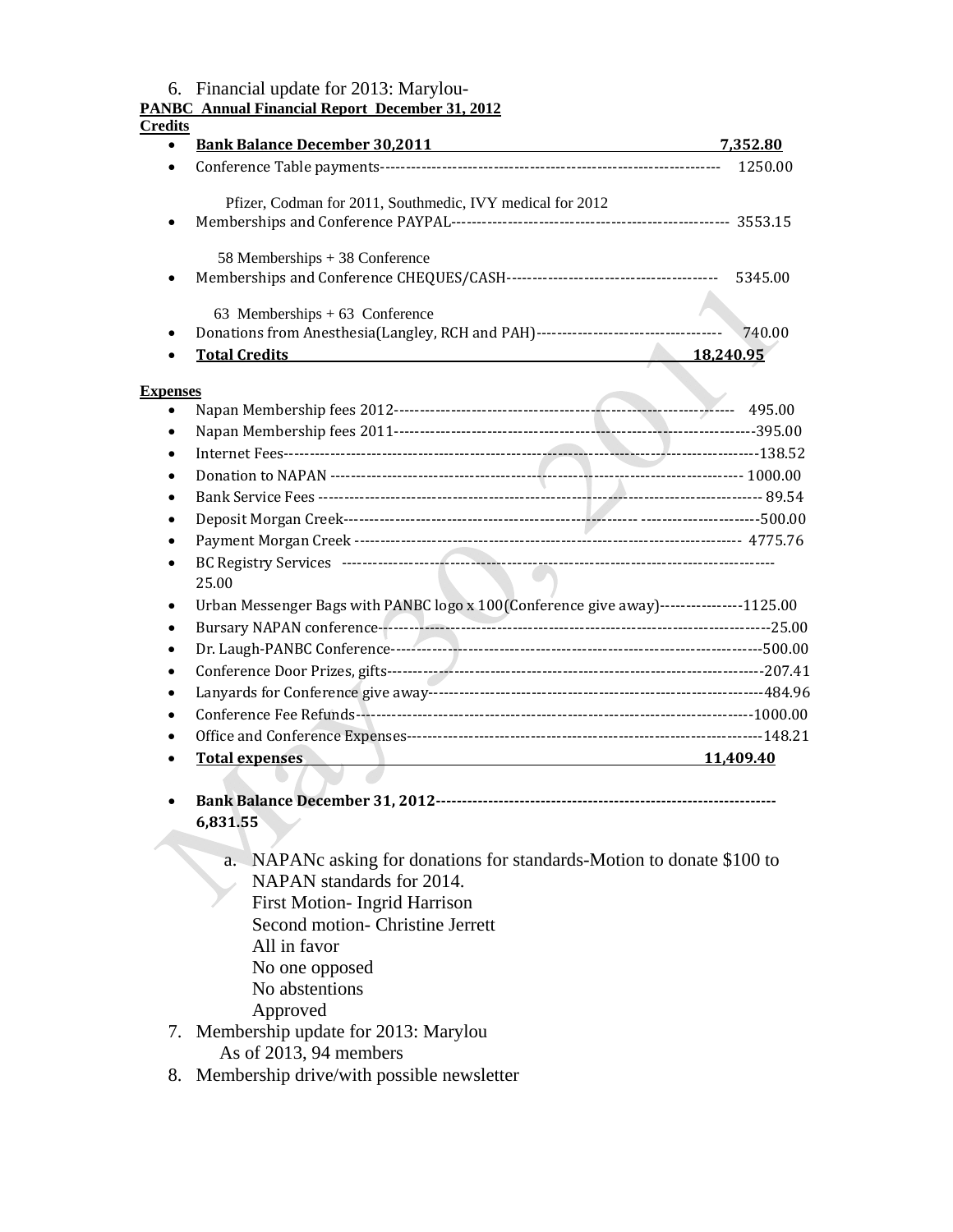- 9. Newsletter- Lorna created a draft, looking for pictures of nurses. Lorna would like to send out by end of February.
- 10. Conference Planning
	- a. Need to Brainstorm for a Theme/pamphlet title page-Motion to have "The Changing Tides Of Peri Anesthesia Care" BOD all in favor.
		- i. Review of possible brochure- Lorna has created a draft. Pictures look good.
	- b. Brainstorm for topic/speakers-
		- Ingrid to look into: Dr. Hewko for postop delirium
		- Christine to look into: Endocrine pointers for the postop patient.
		- Lorna to look into Pain speaker- Brenda Poulton or Sarah Durham
		- Mary Lou to look into: Hypertension in the PACU
		- All of the BOD to look into speakers for: End Tidal Co2, and Neurological assessment in the PACU.
		- i. Need Bio's and Pictures asap
	- c. Sponsors-need volunteer to find new ones-need to send out asap- Christine to look into new sponsors, Olympus, Boston Scientific, and Roxon.
	- d. Ideas for Nurses gift-pens, hats, etc- Christine suggested PANBC vests for our speakers as a thank you. Executive to talk about this next meeting. Ingrid to look into door prizes. Ingrid has two donations already. Donators to be on brochure for conference.
		- i. Needing new recruits for Elections in fall for
			- 1. President
			- 2. President Elect
			- 3. Secretary Elect
			- 4. Treasurer/Registrar
			- 5. Treasurer/Registrar Elect
		- ii. We have
			- 1. President: Lorna until fall 2013
			- 2. Secretary: Ingrid until fall 2013
			- 3. Secretary Elect: Joanne until taking over position in 2013 (2 year term 2013-2014)
			- 4. Treasurer/Registrar: Sabine (2 year term 2013-2014)
	- e. Venue for the PANBC conference- motion to approve Morgan Creek for
		- the 2013 PANBC conference.
		- First Motion- Ingrid Harrison
		- Second Motion- Christine Jerrett
		- All in favor
		- No one opposed
		- No Abstentions
		- Approved
- 11. PANBC Needing Volunteers- BOD to continue to look for volunteers.
	- a. Newsletter Committee
	- b. Journal Group leader